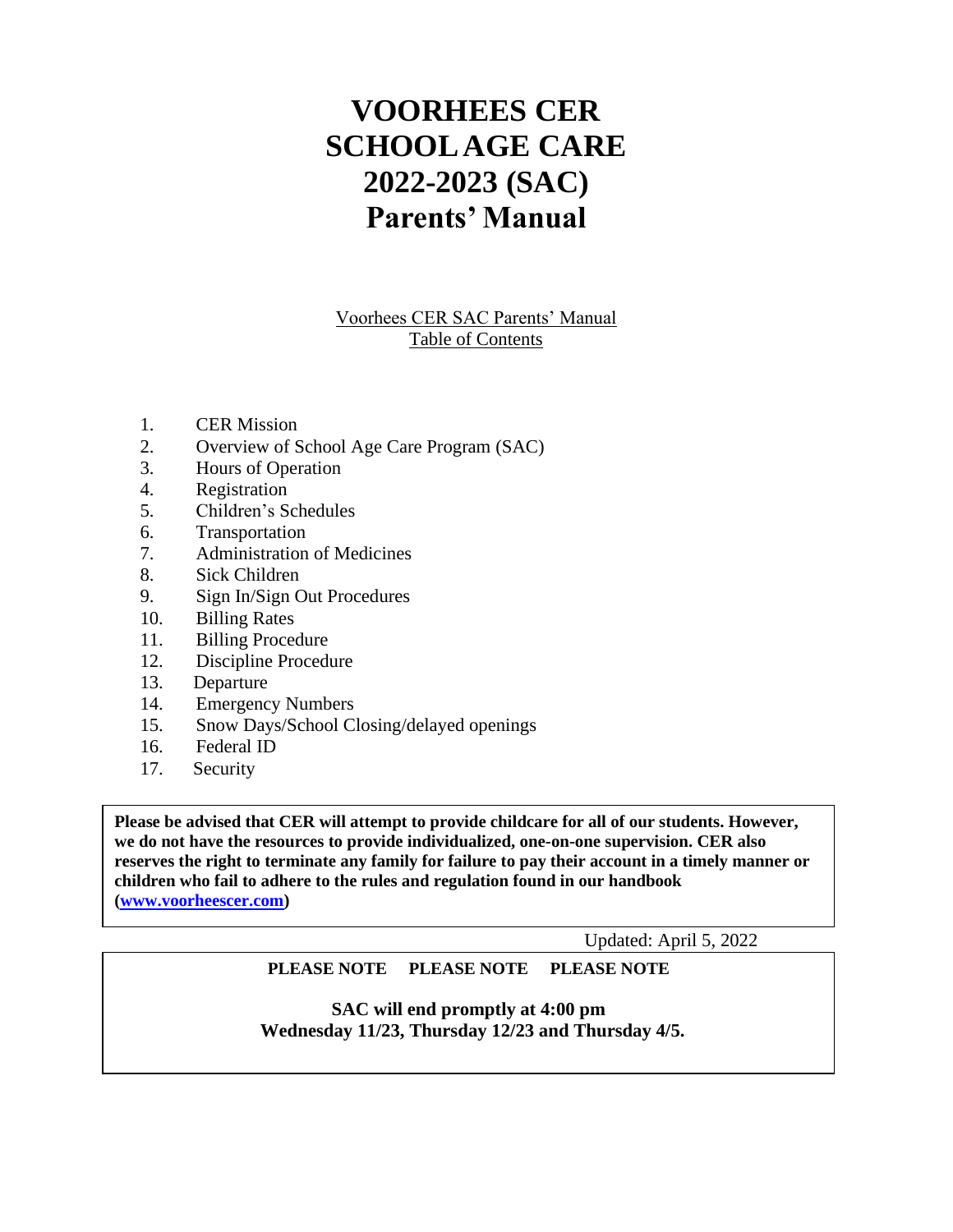1. **CER Mission** - The Voorhees Community Education Recreation program is provided by the Voorhees Board of Education to enrich the lives of the families in the community by using the resources at hand to meet the many and varied needs of the people living here. Our SAC program does that by providing quality childcare to residents in a familiar and safe environment. Our staff uses walkie-talkies between inside/outside staff, escorts children to and from the bathroom, and is very aware and protective of the security of your child.

2. **Overview** - The School Age Care childcare program in Voorhees Township has been in existence for over 40 years. In fact, we were one of the pilot programs in Southern New Jersey, and our program has served as a model for many other townships.

The CER philosophy is that every child is an individual. Every child is an important little person and showing that to each participant is our ultimate goal while providing a safe child- friendly atmosphere. They are under supervision at all times.

3. **Hours of Operation** - The childcare program is available from 7:00 – 9:00 AM and 3:30 - **5:30 PM** at each elementary school every day when school is open. We always follow the school calendar. On half days of school, we begin our program at the conclusion of the school day. S**AC is held at each of the elementary schools.**

4. **Registration** - All children must be pre-registered online. There is a registration fee of \$30.00 per child. Children **MAY NOT** start in this program without the parent **completing this process**. Parents are required to keep their children's forms up to date by promptly reporting any changes of information.

5. **Children's Schedule** - When you register for the program, you will be asked to provide your child's schedule of attendance in the Child Care Program. If your child is NOT attending childcare on a regularly scheduled day (a dentist appointment, etc.) it is essential that you send in TWO NOTES in the morning - one to your child's teacher and one to the CER site supervisor. **DO NOT CALL THE SCHOOL OR CER 0FFICE**. **THE NOTICE MUST BE IN WRITING**. If your child is absent from school, there is no need to call the CER office; we receive the daily attendance reports from the schools.

6. **Transportation** - TRANSPORTATION TO OR FROM THE CHILD CARE PROGRAM IS NOT PROVIDED BY CER OR THE BOARD OF EDUCATION. Transportation is the responsibility of the parent/guardian.

7. **Administration of Medicines** - Our staff cannot administer medicine except according to BOE policy.

8. **Sick Children** - If your child is ill, he/she **DOES NOT** belong in school or CER Child Care. If your child gets sick while in childcare, you must come and pick her/him up immediately.

9. **Sign In/Sign Out Procedures** - You **MUST** come into the school and sign your child in and out each day.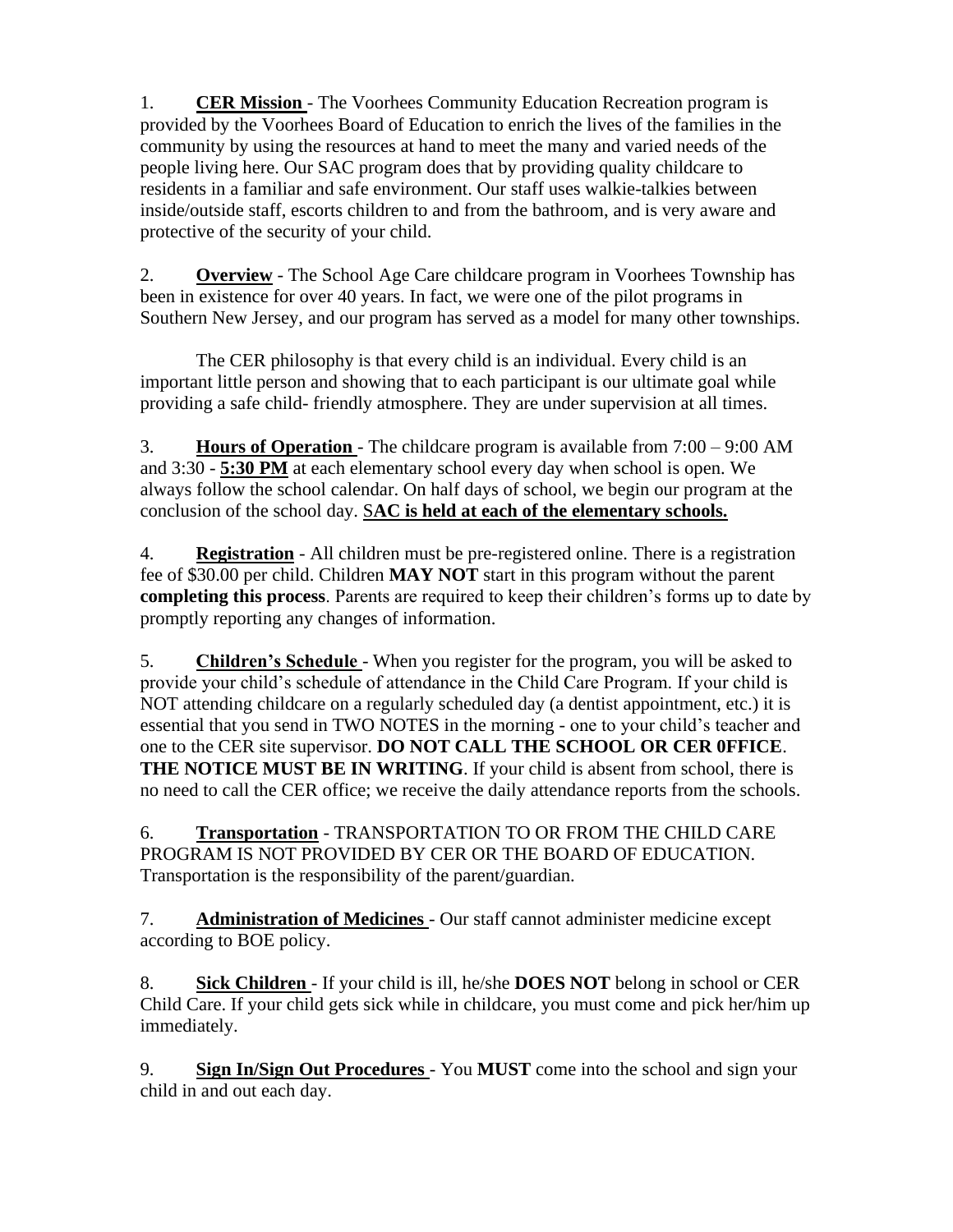#### 10. **Billing Rates**

| Quantity                          |                                         | Yearly    | Monthly  | 10% discount |
|-----------------------------------|-----------------------------------------|-----------|----------|--------------|
| $30 - Full$ Time students M-F     | 7 - 9 a.m. and 3:30 - 5:30 p.m.         | \$3780.00 | \$378.00 | \$3402.00    |
| $10 - Part$ Time 3 days a week    | 7 - 9 a.m. and 3:30 - 5:30 p.m.         | \$2210.00 | \$221.00 | \$1989.00    |
| $10 - Part$ Time students M-F     | $7 - 9$ a.m. (mornings only)            | \$1890.00 | \$189.00 | \$1701.00    |
| $20 - Part$ Time students M-F     | $3:30$ to $5:30$ p.m. (afternoons only) | \$1890.00 | \$189.00 | \$1701.00    |
| $20 - As needed 5 days per month$ |                                         |           | \$105.00 | \$945.00     |

**(Full-time rate based on 180 school days x 4 hours a day x \$5.25/hr)**

## **Second Child Rates**

- ➢ Each additional full-time student \$3060.00 year.
- ➢ Each additional 3- day a week student \$1785.00 year.
- ➢ Each additional a.m. or p.m. student \$1530.00 year.
- ➢ Each additional "As Needed days a month" \$850.00 year.

## **\*\*Please Note\*\***

**No refunds for missed days SAC hours 7-9 a.m. and 3:30-5:30 p.m. Registrations will be "First Come – First Serve" All current families must re-register for the 2022-2023 School Year Registration for 2021-2022 School Age Care will open on August 1, 2022 Once program is closed all additional families will be placed on a "Wait List"**

- All payments are due on the  $15<sup>th</sup>$  of each month (starting  $9/15$ )
- Families falling 14 days past due will be terminated and open registration will be offered to the next family on the waiting list.
- Any family not utilizing their scheduled time must send in (2) notes as usual.

11. **Billing Procedure** - You will receive your bill via (e-mail and postal service) at the beginning of each month the deadline for payment will be the  $15<sup>th</sup>$  of each month starting on September 15<sup>th</sup>. Payments can be mailed to: CER office, Attn: SAC Payment, 1000 Holly Oak Drive, Voorhees, NJ 08043 on made online by following the embedded link included in your electronic invoice.

Prompt payment is essential. CER is self-funded and does not receive tax dollars to pay for staffing and supplies. Your payments are what keep this program in operation. Parents/guardians who have not paid outstanding bills by the second month will be jeopardizing their family's privilege to use our program. If you have any questions about your bill, please contact Mike Redfearn at the CER office at 795-2025 ext. 5232.

Failure to pay sums due the CER office by the 15<sup>th</sup> of the month, will result in the **additional imposition of a late fee of \$30, together with an amount equal to the attorney's fees, costs and/or expenses incurred by the Voorhees Township Board of Education in seeking to collect same. Be further advised that if your account is in arrears over 30 days, your child/children will be excluded from using the SAC Program. Once an account is designated for collection all future use of SAC will be permanently terminated.**